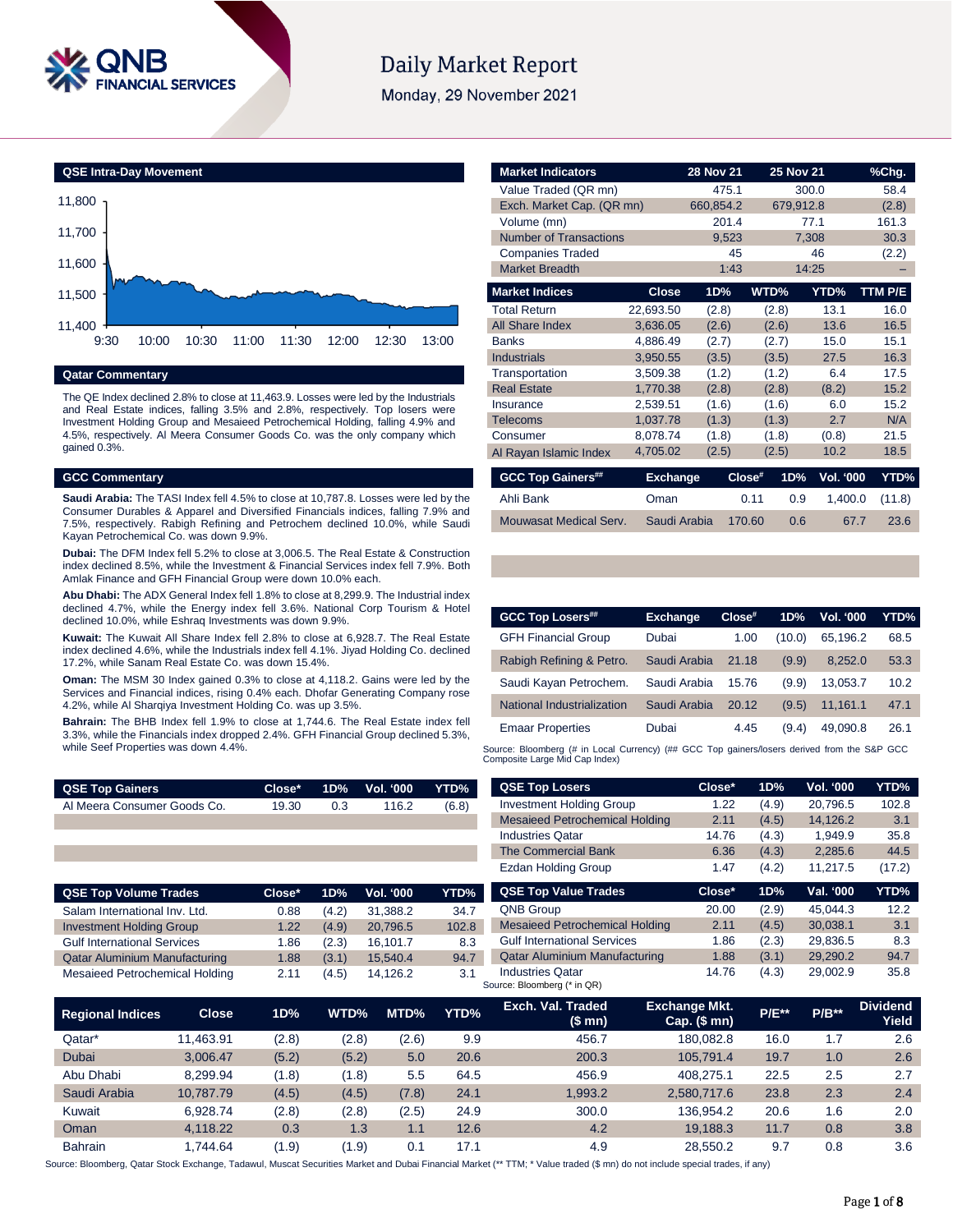### **Qatar Market Commentary**

- The QE Index declined 2.8% to close at 11,463.9. The Industrials and Real Estate indices led the losses. The index fell on the back of selling pressure from GCC, Arab and foreign shareholders despite buying support from Qatari shareholders.
- Investment Holding Group and Mesaieed Petrochemical Holding were the top losers, falling 4.9% and 4.5%, respectively. Al Meera Consumer Goods Co. was the only gainer which rose 0.3%.
- Volume of shares traded on Sunday rose by 161.3% to 201.4mn from 77.1mn on Thursday. Further, as compared to the 30-day moving average of 162.7mn, volume for the day was 23.8% higher. Salam International Inv. Ltd. and Investment Holding Group were the most active stocks, contributing 15.6% and 10.3% to the total volume, respectively.

| <b>Overall Activity</b>        | Buy %*   | Sell %*  | Net (QR)         |
|--------------------------------|----------|----------|------------------|
| Qatari Individuals             | 56.96%   | 43.88%   | 62, 123, 315. 2  |
| <b>Qatari Institutions</b>     | 18.05%   | 9.96%    | 38,434,780.3     |
| Qatari                         | 75.01%   | 53.84%   | 100,558,095.5    |
| <b>GCC Individuals</b>         | 0.55%    | 1.26%    | (3,338,458.6)    |
| <b>GCC</b> Institutions        | 0.24%    | 3.93%    | (17, 564, 839.2) |
| <b>GCC</b>                     | 0.79%    | 5.19%    | (20,903,297.8)   |
| Arab Individuals               | 15.16%   | 16.96%   | (8,554,198.1)    |
| Arab Institutions              | $0.00\%$ | $0.00\%$ |                  |
| Arab                           | 15.16%   | 16.96%   | (8,554,198.1)    |
| <b>Foreigners Individuals</b>  | 4.12%    | 6.89%    | (13, 168, 782.6) |
| <b>Foreigners Institutions</b> | 4.92%    | 17.12%   | (57, 931, 817.1) |
| <b>Foreigners</b>              | 9.04%    | 24.01%   | (71, 100, 599.6) |

Source: Qatar Stock Exchange (\*as a % of traded value)

# **News**

# **Qatar**

- **QNBK appoints new Chairman –** QNB Group (QNBK) has appointed HE Ali Ahmed Al-Kuwari as the Chairman with effect from today, November 29, 2021. (QSE)
- **MARK elects HE Sheikh Mohammed Bin Hamad Bin Qassim Al Thani as Chairman of the board of directors –** The board of directors of Masraf Al Rayan (MARK) announced the following decisions:- (1) In accordance with Chapter 4, Article (19) of the amended Articles of Association of Masraf Al Rayan, His Excellency Sheikh Mohammed bin Hamad bin Qassim Al Thani has been appointed a member of the Board representing Qatar Investment Authority in place of His Excellency Mr. Ali bin Ahmed Al Kuwari. (2) The Board of Directors of Masraf Al Rayan elected His Excellency Sheikh/ Mohammed bin Hamad bin Qassim Al Thani as Chairman of the Board of Directors in accordance with Chapter 4, Aritcle (22) of the amended articles of association of Masraf Al Rayan. (QSE)
- **QATI approves Daman listing on stock market –** Qatar Insurance (QATI) announced the results of its board of directors' meeting held on November 28, 2021 and approved the budget for the year 2022. The board also agreed to schedule another meeting after 2021 accounts closing for QATI and its subsidiaries, to review and approve the final Financial Statements. On the other hand, the Board approved the conversion of Daman Islamic Insurance Company "Beema", in which Qatar Insurance Company owns 25% of its two hundred million Qatari riyals capital, into a public shareholding company and listing its shares in Qatar Stock Market . The board approved for Beema to call for an extra ordinary general assembly meeting to obtain the approval to start the conversion process. The board has also reviewed the Group's results for the October 10 months ended for 2021. (QSE, Bloomberg)
- **DHBK looks to borrow a 3-year \$350mn loan –** Doha Bank (DHBK), one of the largest commercial banks in Qatar in terms of assets, is looking for a 3-year loan of \$350mn, following a financing it obtained earlier this year. The loan also includes a one-year extension option and an interest rate of about 85 basis

points above LIBOR, a global benchmark interest rate, Alarabiya reported. Banks that finance more than \$100mn will receive an interest rate of 108 basis points on the total tranche. Those offering to lend less than \$100mn will receive a total interest rate of 106 basis points. (Bloomberg)

- **SIIS board of directors to meet on December 08 –** Salam International (SIIS) has announced that its board of directors will be holding a meeting on December 08, 2021 to discuss the and follow up on the implementation of previous decisions. (QSE)
- **ORDS, Nokia sign strategic partnership to drive digital transformation, enhance customer experience –** Ooredoo (ORDS) and Nokia signed two agreements as part of a strategic partnership intended to drive Ooredoo's digital transformation and enhance experiences for its customers. The partnership aims to enable exploration of future areas of collaboration, strengthen the business engagement that will support Ooredoo's strategy and boost the experience Ooredoo can deliver to its customers. Enhancements to customer experience would include access to the latest technology solutions and innovative digital product offerings such as smart home services and Internet of Things (IoT). In addition, customers will be able to access the latest device portfolios, the highest grades of security and reliability while using Ooredoo's services, and a superior connectivity and network speeds. The new Group Framework Supply Agreement (GFSA) – representing the continuation of the long-standing contractual relationship that already exists between the two parties – will cover several categories in Networks for supply of, among others, RAN, core and transport products and services, as well as Nokia's latest radio technology, the AirScale radio portfolio that Ooredoo deploys in some markets already. The new GFSA will be rolled out to all of Ooredoo Group's operating companies and will be valid for five years. The amendment to the GFSA for Devices will cover customer premise equipment for 4G, 5G and fixed. Potential length of this agreement will be three years and initially include Ooredoo operating companies in Qatar, Kuwait, Oman, Tunisia, Maldives and Iraq. (Gulf-Times.com)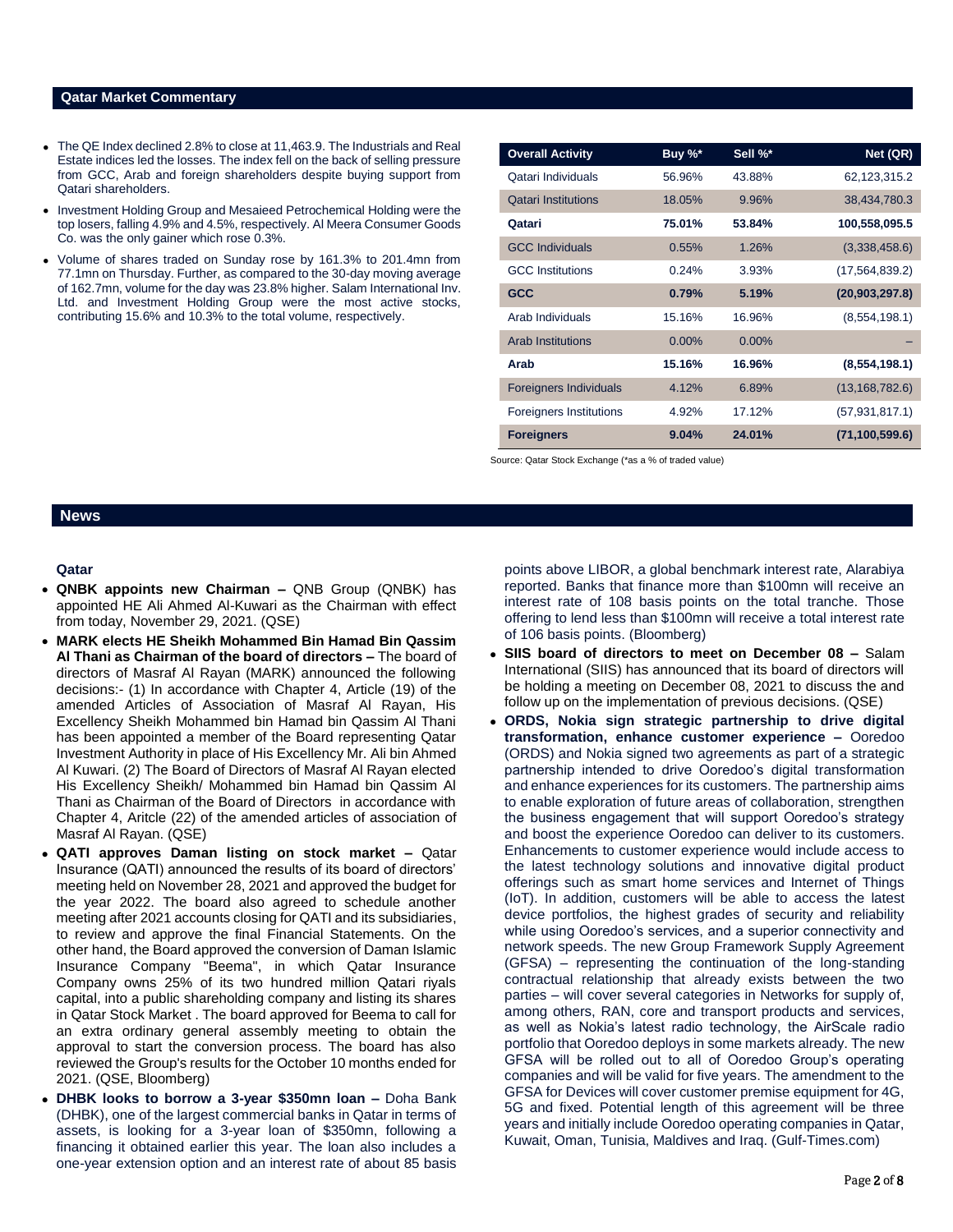- **ORDS to support small businesses and start-ups with new sponsorship –** Ooredoo (ORDS), a leading supporter of SME and SOHO businesses through innovative ICT solutions, has announced it is to be the Platinum Sponsor of Rowaiha 3. The event – scheduled to take place at Marsa Katara, from 27 November until 4 December 2021 – is designed to give young entrepreneurs a platform via which they can showcase their products, subjecting them to scrutiny at an international level. Rowaiha 3 serves the community by providing exposure to interesting and new options, brimming with potential benefits for consumers. Rowaiha 3 lets small businesses bring novel goods and services to market, thereby supporting economic growth and diversification. Event attendees will include Qatari executives and business leaders from the GCC and big corporations, providing support for new business start-ups by helping them to thrive. During Rowaiha 3, a bespoke, branded bus will tour Qatar's city streets, further enhancing the campaign's presence. (Press Release)
- **ORDS announces date to pay interest to bondholders –** Ooredoo (ORDS) announced that Ooredoo International Finance Limited (OIFL), its wholly-owned subsidiary, pursuant to the Terms and Conditions of the Notes and the Final Terms, will pay its Global Medium-Term Note (GMTN) holders' interest payment on December 22, 2021. (QSE)
- **QGRI discloses Lawsuits –** Qatar General Insurance & Reinsurance Company (QGRI) disclosed the registration of Lawsuits Number 2467 / 2021 - 2485 / 2021 - 2484 / 2021 by Shareholders number 805 - 817 - 818 against Qatar General Insurance & Reinsurance Company before the Plenary Civil Court in Qatar. (QSE)
- **Dukhan Bank net profit jumps 12% to QR900mn in third quarter –** Dukhan Bank has posted a net profit of QR900mn in the third quarter, up 12% on the same period last year. The total income for the nine-month period ending September 30, increased to QR2,943mn resulting in a growth rate of 5% compared to QR2,805mn during the same period last year. The total expenses, including finance costs, reduced from QR730mn in 2020 to QR636mn in 2021 by 13%. The bank's robust financial performance in the third quarter has also resulted in its total assets increasing to QR103.5bn, representing a significant growth of 29% compared to the same period in 2020 and of 20% compared to December 2020. Financing assets continued to grow steadily, reaching QR78.5bn with a growth of 40% compared to the same period in 2020 and an increase of 34% compared to December 2020. Further, customers' deposits balance surged to QR72.9bn, which equally supported the growth, increased by 56% compared to the same period in 2020 and by 35% compared to December 2020. The bank's total equity soared to QR13.7bn from QR11.5bn at end of December 2020 whereas the total capital adequacy ratio stands at 18.3% (as of September 30, 2021) in accordance with the Basel III guidelines, maintaining a sufficient buffer above the minimum supervisory ratio as specified by the Qatar Central Bank and Basel standards. Moreover, the Bank has been affirmed rating of 'A' by Fitch Ratings, and "A2/Prime-1" with a stable outlook by the international rating agency Moody's. In line with its robust digital transformation strategy, Dukhan Bank has released a series of products and services that seek to enhance the value for its customers. (Gulf-Times.com)
- **Qatar's YoY exports to UK soars 737.25% to QR2.5bn in October –** Doha's exports to the UK grew more than eight-fold and those to South Korea almost doubled YoY as Qatar's trade surplus amounted to QR21.18bn in October 2021, according to the official statistics. On a yearly basis, Qatar's exports to the UK soared 737.25% to QR2.5bn or 8% of the total exports and those to South Korea jumped 99.8% to QR3.97bn (13.2%), said the

figures released by the Planning and Statistics Authority. Doha's exports to India shot up 60.24% to QR4.09bn (13.6%), Japan by 59.5% to QR3.62bn (12%) and China by 50.86% to QR3.42bn (11.4%) in October 2021. On a monthly basis, Qatar's exports to the UK grew more than five-fold, those to Japan expanded 38.82%, South Korea by 14.65% and India by 14.07%; whereas those to China declined 19.41% in the review period. The total exports of goods (including exports of goods of domestic origin and re-exports) amounted to QR30.09bn, showing a stupendous 96.4% growth YoY and 7.9% MoM in October 2021. On commodity-wise classification, the exports of petroleum gases and other gaseous hydrocarbons shot up 93.6% YoY to QR18.84bn, non-crude by 509.5% to QR3.14bn, crude by 93.2% to QR4.04bn and other commodities by 48.1% to QR3.23bn in the review period. On a monthly basis, the exports of petroleum gases and other gaseous hydrocarbons were up 8.7%, non-crude by 17% and crude by 14.1%, while those of other commodities were seen shrinking 10.7%. Petroleum gases constituted 64.41 of the exports of domestic products in October 2021 compared to 67.01 a year ago period, crude 13.81% (14.39%), non-crude 3.58% (10.74%) and other commodities 11.04% (15.01%). Qatar's total imports (valued at cost insurance and freight) amounted to QR8.9bn, which showed 7.6% and 1.3% increase YoY and MoM respectively in October 2021. (Gulf-Times.com)

- **CNBC: Qatar's wealth fund might acquire \$7bln gas assets from UK's National Grid –** Qatar Investment Authority (QIA), the country's sovereign wealth fund, may acquire assets of the UK's National Grid, which operates electricity and natural gas transmission networks, CNBC Arabia reported, citing two unnamed sources. QIA was part of a consortium of investors that acquired about 61% of the British company's gas pipeline assets five years ago. Now the Qatari fund is competing with other global investment funds, including Macquarie and Equitix, to acquire the gas assets in an estimated \$7bn deal, the sources said. Goldman Sachs and Barclays are advising National Grid on the sale, the report added. This comes amid a protracted energy crisis that has affected the UK and Europe significantly in recent months amid the disruption of global supply chains. The country earlier announced it reached an agreement with Qatar to secure its gas needs or 40% of the UK's total energy mix. National Grid has a primary listing on the London Stock Exchange and a secondary listing in the form of its American depositary receipts on the New York Stock Exchange. (Bloomberg, Zawya)
- **ValuStrat: Qatar sees stability in rents as FIFA World Cup boosts housing demand –** An increase in demand associated with hosting a global event such as FIFA World Cup in 2022 has brought stability to Qatar's rental market, leading international consulting group ValuStrat has said in a report released. According to ValuStrat's third-quarter analysis of Qatar's real estate market, the median monthly asking rent in Qatar experienced no change in the third quarter of 2021 compared to the second quarter of 2021, indicating market stabilization. Eskan leases administered by Supreme Committee for Delivery and Legacy have also reduced the oversupply in the short term, the report said. While the median monthly asking rent for apartments was QR6,200 registering a marginal QoQ fall, the report said, the median monthly asking rent for villas witnessed a slight increase to QR10,400 compared to the last quarter. The Pearl Qatar, Al Sadd and Lusail saw rents increase in single digits, the report said. With the marginal addition of 700 units during the third quarter of 2021, the total housing stock in the country reached 307,215 units, the report said. (Qatar Tribune)
- **QFZA, Alfardan Automotive sign strategic partnership to establish regional logistical hub –** Qatar Free Zones Authority (QFZA) and Alfardan Automotive, a subsidiary of one of the leading local and regional conglomerates, Alfardan Group,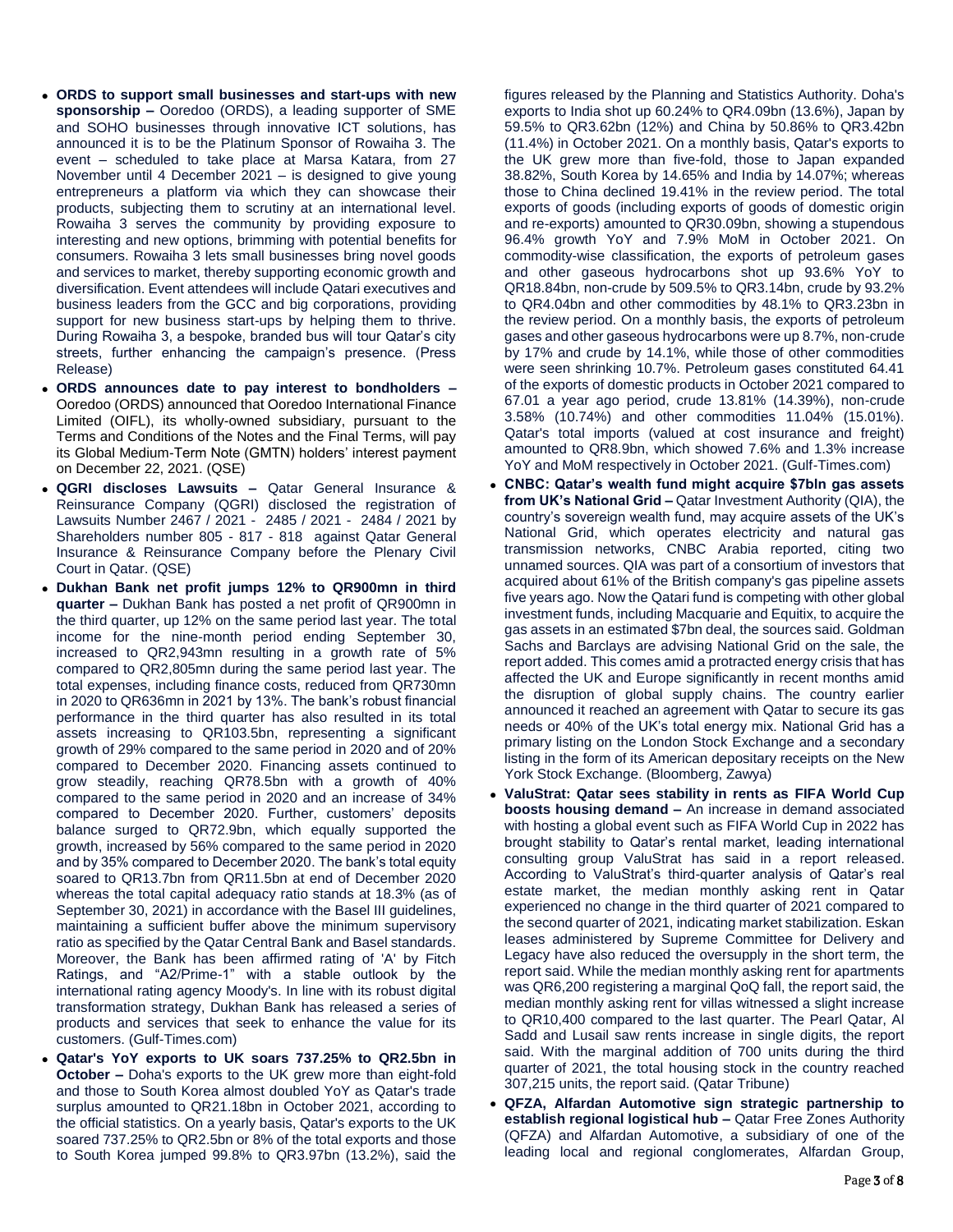announced the signing of a strategic collaboration agreement to establish a regional logistical hub for different vehicles, means of transport, spare parts and others. This collaboration is an addition to the many partnerships QFZA has orchestrated with leading private sector entities in Qatar. It also marks the beginning of a close collaboration between QFZA and Alfardan Automotive, and paves the way for future joint projects in the free zones. (Gulf-Times.com)

- **Labor Ministry, QFC Authority join hands to prepare Qatari nationals for job market –** The Ministry of Labor signed a Memorandum of Understanding (MoU) with the Qatar Financial Centre (QFC) Authority in order to train and employ Qatari nationals to enter the job market, in the presence of HE the Minister of Labor Dr. Ali bin Samikh Al Marri. The Memorandum of Understanding was signed by Assistant Undersecretary of Labor Affairs Mohammed Hassan Al Obaidly, and the Chief Executive Officer of the Qatar Financial Centre Authority Yousef Mohammed Al Jaida. The signing of the MoU facilitates work affair services, meeting the requirements of the Qatar Financial Centre Authority. In addition, the MoU demonstrates that the Ministry of Labor will provide national workforce data of male and female candidates to be employed at companies licensed by the QFC Authority. The QFC Authority will also prepare Qatari cadres by providing appropriate training to develop their skills and integrate them into licensed companies under its platform in the labor market. (Gulf-Times.com)
- **Ministry of Interior affirms readiness to secure FIFA Arab Cup 2021 –** The Ministry of Interior has affirmed its readiness to secure the FIFA Arab Cup 2021, which will start tomorrow (November 30, 2021) and continue until December 18, 2021 with the participation of 16 teams, in coordination and cooperation of all security units affiliated with the Safety and Security Operations Committee (SSOC) of the FIFA World Cup Qatar 2022. The ministry aims to provide security and safety means for fans, players, and delegations participating in this major sporting event, and for the fans to enjoy the championship and encourage their teams in an atmosphere of safety, excitement, and enthusiasm. (Gulf-Times.com)
- **Global fintechs explore growth opportunities in Qatar –** Qatar's fintech sector is expanding rapidly as it offers growth opportunities for both local and international fintechs. Global fintechs are engaging with Qatar Fintech Hub and are exploring opportunities in Qatar, said a senior official during an event. Addressing the session on 'Fintech of the Future' during Rowad Qatar 2021 organized by Qatar Development Bank (QDB) panelists gave insight into rapidly growing fintech sector. Jiazhong Wang, Vice President of the Financial Sector Office at Qatar Financial Centre (QFC) said "Qatar is a fascinating place, and its infrastructure offers opportunities for tech companies that have unique solutions. Fintech development in Qatar is still in its infancy, we have only got started. Because of the wealth of the nation, we can apply most relevant updated technologies to develop as Qatar is home to big financial institutions and there lies the opportunities for both indigenous and international fintechs." "We are glad to see that a lot of inter-national fintechs start engaging with Qatari stakeholders particularly with Qatar Fintech Hub. We hope that the international fintech communities continue to explore their possibilities and opportunities in Qatar," he added. (Peninsula Qatar)
- **Six new malls expected to open by next year –** Shoppers will have more options to choose from as more new malls are set to open in the country in coming months. Qatar's retail market will witness the entry of new companies as six new malls are expected to open in the country by the end of next year, according to a report released by real estate consul-tancy firm-ValuStrat."518,000 sqm GLA (6 malls) is in pipeline till 2022,

distributed across Lusail, The Pearl, Musheireb, Umm Salal and Al Maamoura," said the third quarter 'Qatar Real Estate Market' report. (Peninsula Qatar)

- **Aspire command center for Qatar 2022 stadiums starts operations –** The Aspire Command & Control Centre for the FIFA World Cup Qatar 2022 stadiums began its operations on Sunday. During a press conference in the Sports Business District building at Aspire Zone on Sunday, Command Centre director at the Supreme Committee for Delivery & Legacy (SC), Hamad Ahmed Al-Mohannadi, expressed happiness at the start of the center's operational operations, which aim to manage and supervise all operations of the Qatar 2022 World Cup stadiums and provide a suitable environment for the development of these operations to ensure the readiness of the World Cup stadiums and for sporting events hosted by Qatar in the future. He added that the center also serves to control electromechanical and building control systems, manage stadium security operations and follow up on all information and communication systems and infrastructure for these facilities, in addition to following up on all periodic maintenance operations for these facilities and following up on performance indicators. (Gulf-Times.com)
- **Katara to open GPDNet general assembly on Monday –** Katara - the Cultural Village is all set to open today the seventh General Assembly of the Global Public Diplomatic Network (GPDNet) under the chairmanship of Qatar. Katara, which represents Qatar in GPDNet, announced in a statement on Sunday that the event will witness participation of 14 members along with seven candidate countries. The organizing committee confirmed all preparations for the three-day session have been completed with the arrival of the participating delegations representing 21 countries. The seventh meeting will witness fundamental changes in the development of the network's structure as well as laying out a vision for the strategy in expanding areas of cooperation. The assembly will also witness the joining of seven new countries to the network (Bulgaria, Albania, Romania, Tajikistan, Ghana, Rwanda and Palestine) bringing the number of members to 29. Also, a series of projects will be launched. (Gulf-Times.com)
- **Doha Metro ready for FIFA Arab Cup, service hours extended –** Qatar Railways Company (Qatar Rail) has announced Doha Metro's readiness for the upcoming FIFA Arab Cup 2021 football tournament. The Arab Cup represents an opportunity to test the Metro's readiness for the 2022 World Cup, which Qatar is looking forward to hosting next year, Qatar Rail has said in a statement. "Doha Metro provides football fans with a seamless transportation experience that takes them to the stadium with ease, away from traffic congestion, which usually constitutes a significant obstacle in large public events," the statement noted. As part of these preparations, it has announced by Doha Metro that service hours will be extended between November 30 and December 18. The timings will be from 6am until 3am from Saturday to Thursday and from 9am until 3am on Fridays. To meet the additional demand for the service, six-car trains will operate on the Red Line for the first time. The Doha Metro train fleet, which includes 110 trains, will also be fully operational. (Gulf-Times.com)
- **Quest sets two Guinness World Records –** Quest, Qatar's first indoor experiential theme park located in Doha Oasis, announced on Sunday that it has set two Guinness World Records for the 'Tallest Indoor Rollercoaster' and the 'Tallest Indoor Drop Tower Ride.' "We are thrilled to be recognized for our world-class signature rides, Epiq Coaster and Magma Blast. With its concept and variety of first-to-market rides and attractions, Quest has transformed the entertainment landscape in Qatar. The Guinness World Records certification further underlines the breadth of the Quest offering to our guests; this is a truly one-of-a-kind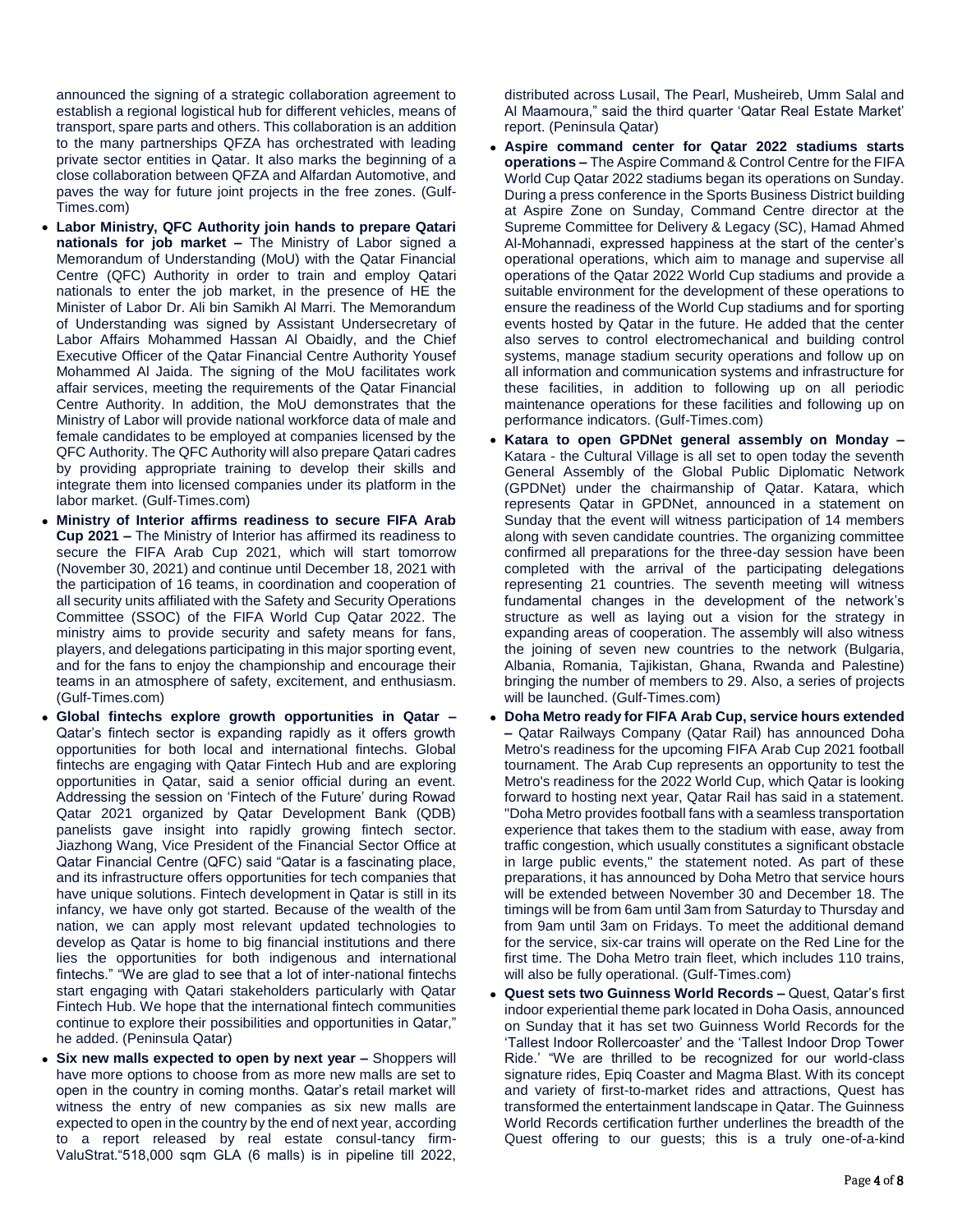destination," said General Manager of Quest, Marcel Hendriks, at an event held to mark the occasion. (Gulf-Times.com) **International**

- **White House: Biden to meet with COVID-19 team over Omicron –** US President Joe Biden on Sunday will meet with members of his COVID-19 response team, including chief medical adviser Anthony Fauci, regarding the Omicron variant, a White House official said. (Reuters)
- **US Black Friday shoppers tapered online splurge, as some returned to stores –** US shoppers spent slightly less online during Black Friday this year, with many venturing back to physical stores despite coronavirus fears, tight supplies, and retailers' efforts to encourage earlier holiday purchases. For the first time ever, spending online during Black Friday - traditionally one of the biggest shopping days of the year - fell, reversing the growth of recent years, according to data from Adobe Analytics, a wing of Adobe's business that specializes in data insights and tracks transactions at 80 of the top 100 US retailers. Retailers lured shoppers to make holiday purchases online as early as September this year, because the supply-chain logiam has prevented them from quickly replenishing year-end merchandise. Shoppers' total outlay online during Black Friday was roughly \$8.9bn, less than the \$9bn in 2020, Adobe said. Spending online during Thanksgiving Day was flat at \$5.1bn, Adobe said. Many retailers closed physical stores on Thanksgiving this year, as they did in 2020, amid a labor shortage and the coronavirus pandemic. Stores reopened the day after Thanksgiving, and shopper visits increased by 47.5% compared to 2020, but fell by 28.3% when compared to 2019, the last pre-pandemic year, according to data from Sensormatic Solutions. Supply-chain challenges and shipping delays may have prompted shoppers to visit stores in order to increase the chances of securing gifts in time for Christmas. More are making purchases online that they can pick up in-store, which keeps shipping costs down. (Reuters)
- **Britain to call G7 health ministers meeting over Omicron –** Britain said it will convene an urgent meeting of G7 health ministers on Monday to discuss developments on the new Omicron coronavirus variant. The British government announced new measures on Saturday to try to slow the spread of the new COVID-19 variant, toughening rules for people arriving in Britain and ordering the use of masks in retail settings and on public transport in England. Some school children will also be required to wear face coverings in communal areas. (Reuters)
- **ECB's Lagarde says Eurozone in better shape facing new COVID wave, Omicron variant –** The Eurozone is better equipped to face the economic impact of a new wave of COVID-19 infections or the Omicron variant, European Central Bank President Christine Lagarde said. Several European countries have introduced restrictive measures due to a new increase in COVID-19 infections. The new coronavirus variant Omicron was detected in South Africa on Friday and has spread rapidly across Europe. "There is an obvious concern about the economic recovery [of the Eurozone] in 2022, but I believe we have learnt a lot. We now know our enemy and what measures to take. We are all better equipped to respond to a risk of a fifth wave or the Omicron variant", Lagarde told Italian broadcaster RAI on Sunday. "The crisis taught us this virus knows no boundaries. Therefore we will not be protected until we are all vaccinated", Lagarde was quoted as saying in a simultaneous Italian translation from French. (Reuters)
- **Europe's telcos want US tech giants to help fund network costs –** US tech giants should bear some of the costs of developing Europe's telecoms networks because they use them so heavily, chief executives of Deutsche Telekom, Vodafone and 11 other major European telecoms companies said. The call by

the CEOs comes as the telecoms industry faces massive investments for 5G, fibre and cable networks to cope with data and cloud services provided by Netflix and Google's, YouTube and Facebook. Investments in Europe's telco sector rose to 52.5bn Euros (\$59.4bn) last year, a six-year high. "A large and increasing part of network traffic is generated and monetized by big tech platforms, but it requires continuous, intensive network investment and planning by the telecommunications sector," the CEOs said in a joint statement seen by Reuters. "This model – which enables EU citizens to enjoy the fruits of the digital transformation – can only be sustainable if such big tech platforms also contribute fairly to network costs," they said. The CEOs did not mention any tech firms by name, but Reuters understands that US-listed giants such as Netflix and Facebook are companies they have in mind. Signatories to the letter include the CEOs of Telefonica, Orange, KPN, BT Group, Telekom Austria, Vivacom, Proximus, Telenor, Altice Portugal, Telia Company and Swisscom. The CEOs also criticized high spectrum prices and auctions, used by EU governments as cash cows, saying that these artificially force unsustainable entrants into the market. EU lawmakers' attempts to scrap surcharges on intra-EU calls also got short shrift from the CEOs who see this sector as a source of revenue from business users. "We estimate that they would forcibly remove over 2bn euros revenues from the sector in a 4 year period, which is equivalent to 2.5% of the sector's yearly investment capacity for mobile infrastructure," the companies said. EU lawmakers have to discuss their proposal with EU countries before it can be adopted and may struggle to find agreement. (Reuters)

- **German retail suffers at start of crucial Christmas season –** A surge in coronavirus cases in Germany has led to a disappointing start to the Christmas season for retailers in Europe's biggest economy, the sector body said. A survey by the HDE retail association showed that only 20% of 350 companies asked were satisfied with Christmas sales so far. November and December are normally the strongest months of the year for retailers. "The retail sector managed to defy increasingly difficult conditions, including higher inflation, rising infection numbers and supply bottlenecks until November," said HDE Managing Director Stefan Genth. "However, the consequences of the dramatic worsening of the coronavirus crisis have hit the retail trade in the past week," he added. Controls in shops, such as checks of vaccination certificates, were putting customers off, said Genth, adding he wanted fewer restrictions in shops as masks and air filters were effective. Earlier this month, the HDE said it expected Christmas sales to rise 2% from last year to 111.7bn Euros. Germany is struggling to contain a fourth wave of the coronavirus with 44,401 new cases registered on Sunday, according to the Robert Koch Institute for infectious diseases. Two confirmed cases of the Omicron variant have been detected in southern Germany and more than 100,000 people have died with COVID-19 since the start of the pandemic in Germany. (Reuters)
- **Japan October retail sales boosted by fuel-price spike, broad trend still soft –** Japan's retail sales rose for the first time in three months in October, though less than expected, and the underlying private consumption trend pointed to persistent strains on a fragile economic recovery despite an easing of COVID-19 curbs. Following a larger-than-expected contraction in July-September, analysts expect the world's third-largest economy to rebound this quarter thanks to an upturn in household spending, while supplyside concerns still loom for export-reliant businesses. "However, as people are still wary of another virus wave, they're not going out and spending actively," said Masato Koike, senior economist at Dai-ichi Life Research Institute, adding that stagnant wage growth is an additional headwind to fostering solid consumption growth. Retail sales rose 0.9% in October from a year earlier,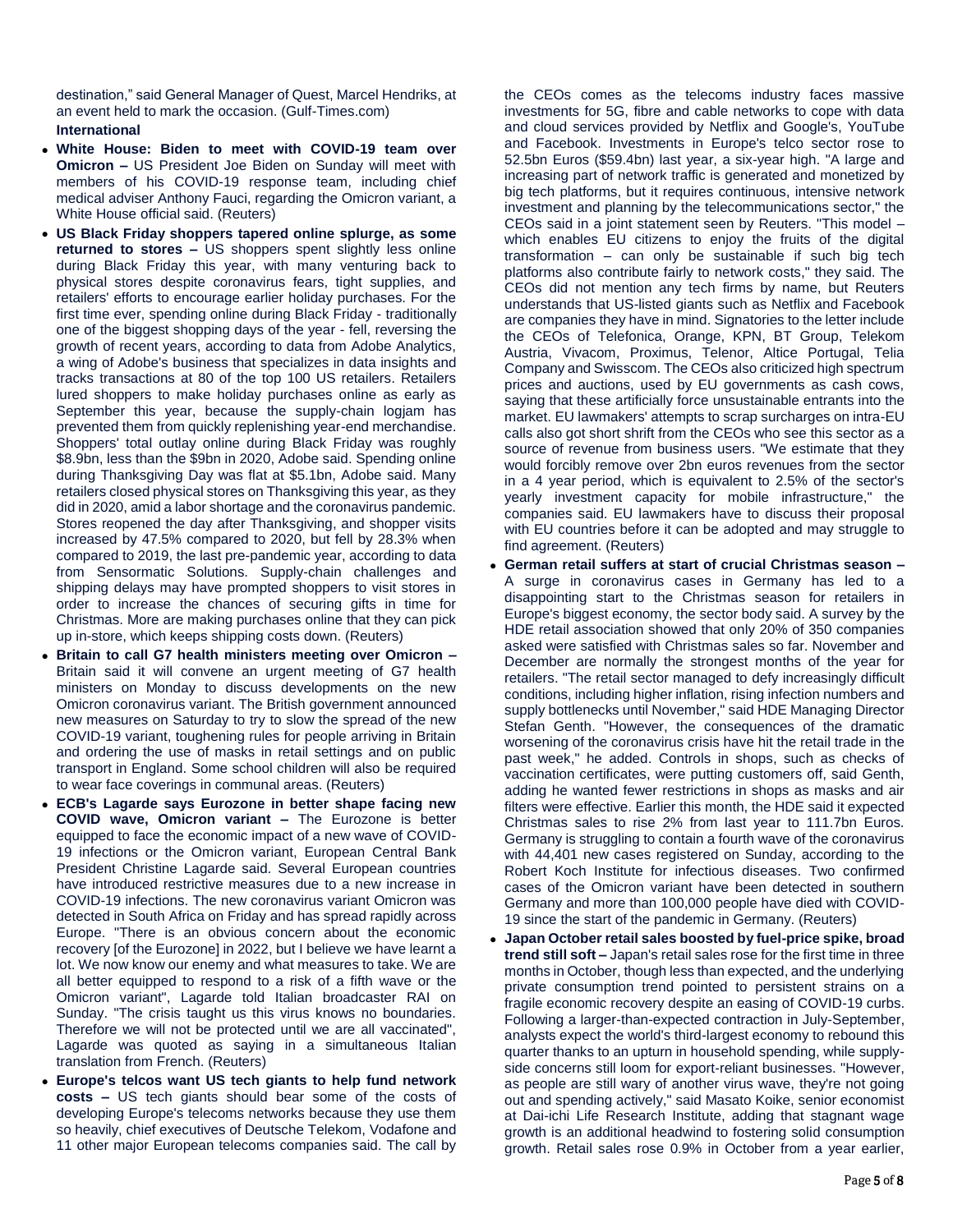government data showed on Monday, versus the median market forecast for a 1.1% increase. It followed an upwardly revised 0.5% drop in September. A 25.9% surge in fuel sales due to rising petroleum product prices boosted the headline retail figure, while sales of goods other than fuel fell 1.2% year-on-year. Worryingly, car sales were down 19.5% from a year earlier, the biggest monthly drop since January 2011, dragged down by supply constraints, according to a government official. Compared with the previous month, retail sales grew 1.1% on a seasonally adjusted basis in October, following an upwardly revised 2.8% gain in September. Japan has eased coronavirus restrictions on restaurant hours, large-scale events and border controls as infections have fallen dramatically and more than three-fourths of its population is fully vaccinated. Private-sector statistics, however, had shown the comeback of consumer spending was gradual in October, and analysts said a full recovery in sectors hit hard by the pandemic such as face-to-face services will take longer time. "Indeed, there are signs that consumers are finally shedding their caution as mobility only started to surpass its 2020 level in November," said Marcel Thieliant, senior Japan economist at Capital Economics. "Spending on services should finally start to recover in earnest now." To boost Japan's lukewarm economic recovery, the government earlier this month announced a record \$490bn stimulus package, including cash payouts to households with children and subsidies to COVID-hit businesses. (Reuters)

# **Regional**

- **OPEC+ moves technical meetings for time to review market rout –** OPEC+ is moving two technical meetings to later this week after oil's rout last Friday and to give its committees more time to evaluate the impact of a new strain of the coronavirus. The OPEC is moving its joint technical committee meeting to Wednesday, instead of the planned date Monday, according to delegates from some member countries. The joint ministerial monitoring committee, which comprises representatives of the broader group, will meet on Thursday instead of on Tuesday. The OPEC and broader OPEC+ meetings will go ahead as planned on Wednesday and Thursday with ministers set to decide on whether to go ahead with planned output increases. OPEC, led by Saudi Arabia, joined with producers like Russia in slashing production last year as the coronavirus pulverized oil demand. OPEC+ has been gradually rolling back its output cuts and has agreed to increase output by 400,000bpd each month. The group left itself the leeway to pause those increases in the case that factors like virus flare ups hurt demand. (Bloomberg)
- **OPEC+ leans towards ditching output hike as oil sinks on new virus variant –** OPEC+ are increasingly inclined to ditch their plan to raise output this week, as a new virus variant triggered oil's worst crash in over a year. The 23-nation alliance led by Saudi Arabia is leaning toward abandoning a plan for a modest production hike scheduled for January when it meets on December 1 to 2, according to delegates who declined to be identified. The group was already considering a pause after the US and other consumers announced the release of emergency oil stockpiles on November 22. (Gulf Times)
- **Bahraini minister: Gulf countries to establish integrated industrial strategy –** Countries in the GCC are planning to set up an integrated industrial strategy, Bahraini Minister of Industry, Commerce and Tourism Zayed Alzayani said. This will be done by creating a unified "Gulf strategy for industry," Asharq Al-Awsat reported, citing him. The Gulf countries are also trying to increase dependence on each other instead of importing raw materials from abroad, which Alzayani said could create jobs, diversify economies, and expand their exporting values. He added the region is heading towards the formation of a customs and economic union by 2025, and the integrated industrial system will

help the Gulf to stand among global conglomerates as a single bloc. (Zawya)

- **Saudi net foreign assets fell by almost \$15bn in October –** Saudi Arabia's net foreign assets fell by 3.3% in October, the biggest drop since April 2020. The stockpile stood at SA1.62tn, a decline of more than SA55bn, according to the central bank's monthly report. (Bloomberg)
- **Saudi stock exchange sets IPO offer price at top end of range –** Saudi Tadawul Group Holding set the final price of its IPO at the top end of the range, giving the Riyadh-based bourse a valuation of SA12.6bn. Tadawul, as the exchange is known, set the price at SA105 per share after an institutional book-building process, according to a statement. The coverage ratio amounted to 121% of total shares on offer. At that price, the share sale will raise as much as \$1bn for the exchange's sole shareholder, the Public Investment Fund, from selling a 30% stake. In November, Tadawul had set the price range at SA95 to SA105 a share. The offering comes amid an IPO boom, with companies around the world raising a record of more than \$600bn this year. (Bloomberg)
- **Saudi resto operator Raydan Food narrows accumulated losses to SR109.4mn –** Saudi-listed Raydan Food Co. reported on Sunday that it has narrowed its accumulated losses to less than 35.0% of share capital following a rights issue that raised more than SR109.4mn in August. Total accumulated losses as of September 30, 2021 amounted to SR109.2mn, representing 32.4% of the capital, Raydan Food told the Tadawul. Last June, Raydan reported that accumulated losses had reached 36.1% of its capital due to a decrease in revenues and an increase in the cost of sales caused by the coronavirus pandemic. "The decrease in accumulated losses is related to the increase of the share capital through right issuance," the statement said. (Zawya)
- **SISCO's subsidiary LogiPoint acquires Elite Group –** Saudi Trade and Export Development Co. (LogiPoint) has acquired Elite Group through Green Dome Investments LLC, according to a bourse filing by its parent Saudi Industrial Services Co. The transaction was concluded on November 25, with LogiPoint's investment in Green Dome valued at SR58m. SISCO expects the impact of the transaction to be shown in the consolidated financial statements of the fourth quarter of 2021, through LogiPoint. The transaction is to be funded through bank financing and direct cash investment. (Zawya)
- **Nama Chemicals inks deal to restructure loans with SIDF –** Nama Chemicals Company has signed a final agreement to restructure existing loans worth SR451.6mn with the Saudi Industrial Development Fund (SIDF). The loan was restructured after paying Yansab shares sale proceeds worth SR139.7mn as a prerequisite for developing the final agreement, according to a bourse filing on Sunday. The payment schedule has been set for seven years, including a grace period until 6 May 2023, with the repayment to be extended until 24 March 2027. As part of the agreement's terms, the company undertakes to deposit the rental proceeds of the investment property owned by Nama chemicals for the SIDF and work with the Fund to improve the financial position of Al Jubail Chemicals Company (Jana). (Zawya)
- **UAE's GreenDome Investments acquires Elite in multimillion dollar deal –** GreenDome Investments announced today that it has closed on the acquisition of Elite Co. from Prama Holdings, in a transaction that represents one of the region's largest acquisitions in the logistics market and is the first of many acquisitions by GreenDome Investments, a logistics investment vehicle owned by regional industry leaders. Elite Co., a leading fully integrated land freight and courier solutions providers in the Middle East, has state-of-the-art operations and assets across Oman, Bahrain, Qatar, with its regional hub in Dubai, the UAE. (Zawya)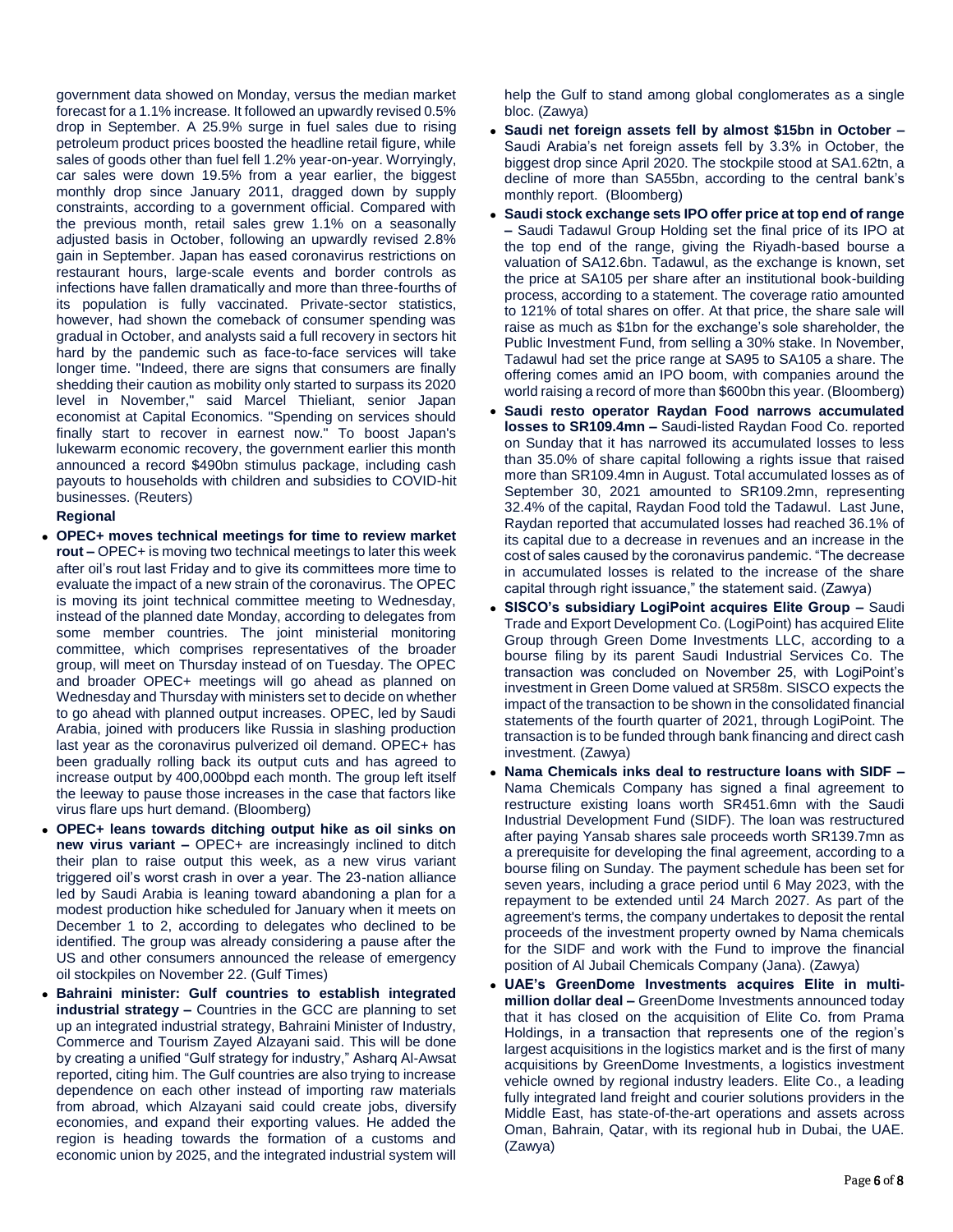- **Dubai hotel occupancy surges to 80.7% on high visitor arrivals during Expo –** The UAE's hospitality sector scaled new highs in October on the back of high visitor arrivals during the Expo 2020 Dubai, with occupancy rates surging to 78.8%, the highest for the month since October 2015, real estate consultancy CBRE reported on Sunday. As of October 2021, Dubai's hotels registered an occupancy rate of 80.7%, the highest in the country. Hotel properties in Dubai, Fujairah and Ajman also saw average daily room rates (ADR) posting double -digit YOY increases, at 14.9%, 13.8% and 3.9%, respectively. Across the country, hotel room rates and revenues per available room (RevPARs) jumped by 13.6% and 44.9%, respectively, during the same period. "With the commencement of Expo 2020 and increasing levels of international visitation, we have seen a significant uplift in KPIs in the UAE," CBRE said in its report. (Zawya)
- **Gulf navigation hires Ex -ADIB banker as chief investment officer** – The Dubai-based shipping company appoints Chris Phillips as chief commercial and investment officer. Previously he was the wholesale banking head of specialized & ship finance at Abu Dhabi Islamic Bank. He also worked with National Bank of Fujairah, Barrington Corporate Advisory and BNP Paribas in the past. (Bloomberg)
- **Tweet: Dubai approves housing projects worth \$1.04bn –** The emirate of Dubai has approved housing projects worth SA3.8bn on Sunday, Sheikh Mohammed bin Rashid Al Maktoum said on Twitter. The project includes the distribution of 2000 residential plots, 900 residential villas and a complex worth SA500mn for small families, the Dubai ruler added. (Zawya)
- **Amazon to start fulfillment center in Abu Dhabi A new** Amazon fulfillment center, expected to be the most technologically advanced in the region, will be opened in Abu Dhabi in 2024. The new center will speed up the internet giant's delivery times while giving support to a range of sellers, the company said. The new center is part of collaboration between Amazon and Abu Dhabi Investment Office's programme to attract investment and create job opportunities. Mohammed Ali Al Shofara, chairman, Abu Dhabi Department of Economic Development, said: "Abu Dhabi has established itself as the region's innovation hub and as a nexus for pioneering technology and impactful solutions. (Zawya)
- **S&P revises Bahrain's outlook to stable on fiscal reform push, higher oil prices –** S&P Global Ratings has revised Bahrain's outlook to stable from negative, as the fiscal consolidation program to strengthen its economy is seen to improve the sovereign's fiscal position. Higher oil prices as well as support from other GCC members will balance out the high government debt and debt -service burden, it added. "We expect the economy to rebound in 2021, with real GDP expanding by 2.8%, as oil prices increase and regional economic activity picks up," said S&P. The ratings agency affirmed Bahrain's 'B+/B' long and short -term foreign and local currency sovereign credit ratings, it said in a statement on Saturday. (Zawya)
- **Bahrain's EDB launches investment platform The Economic** Development Board (EDB), Bahrain's main investment promotion agency, yesterday announced the launch of an investment platform (invest.bh) that allows investors to access investment opportunities in the kingdom's strategic projects worth more than \$30bn. The projects were announced last week as part of the Economic Recovery Plan. The platform enables investors to explore current investable and future planned projects in the kingdom across a wide range of sectors including industrial, infrastructure, tourism and housing projects. (Zawya)